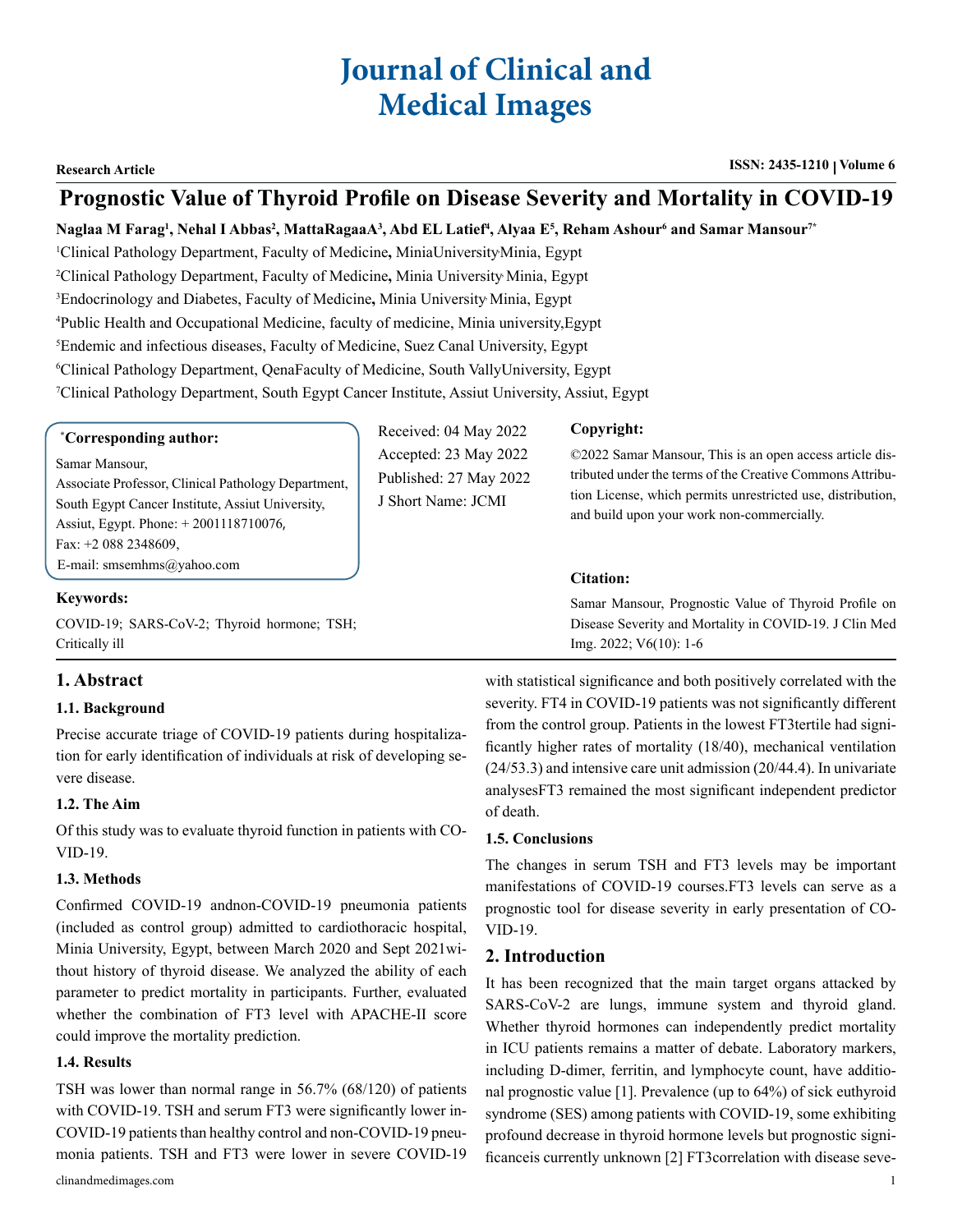rity and its prognostic value has been shown to be an independent and powerful robust predictor of ICU mortality, [3]. The course of SES includes decline in serum T3 as early as 24 hours after disease onset, accompanied by a reciprocal increase in reverse T3 (RT3). Serum thyroxine levels decline as the acute illness progresses [4] whereas FT4 levels remain normal [5] the recovery phase is characterized by a gradual increase in serum TSH level [4] and may even be prolonged for months following clinical recovery. Of all the thyroid hormones, FT3 stands out as a marker of SES because it is the most dynamic hormone in the evolution of SES and is conventionally measurable, as opposed to RT3 [6].

#### **3. The Aim**

Owing to lack of thyroid dysfunction data in critically ill covid -19 Egyptian patients, we conducted this study to prognostically evaluate whether they can be used as a predictor of patients outcome at COVID-19 presentation.

#### **4. Subject and Method**

Our study involving 60 healthy control of similar age and sex and a total of 180 adult patients, 60 non covid pneumonia patients with similar degree of severity included as another control group to find any unique effects of COVID-19 on thyroid function, 120 positive covid-19 divided according clinical classifications into: moderate, severe, and critical, Critical admitted to ICU and classified as survivors and non survivors. The patients were based on the outcome of treatment. On admission (TSH, FT3 and FT4) besides other relevant investigations. Thyroid hormones were assayed using chemiluminescence immunoassay. Quantitative enzyme-linked immunosorbent (ELISA) used for IL-6 assay. APACHE-II score was calculated. Excluded from this study patients with thyroid disease history, patients taking drugs altering thyroid functions, pregnant or those who were pregnant in the past 6 months, taking amiodarone or any hormonal therapy except insulin. Study approved by hospital ethics committee and written consent was obtained from patients or their legal guardians.

#### **5. Statistics**

Statistical analysis was performed using software SPSS version 17. Data are presented in the form of mean value  $\pm$  standard deviation for continuous variables and percentage for categorical variables. Baseline characteristics between groups were compared using unpaired Student's t-test for continuous variables and Fisher's exact test for categorical variables. Variables were compared among FT3 tertiles and between the groups of survivors and nonsurvivors. Receiver-operating curve (ROC) analysis enabled evaluation of FT3 predictive ability to mortality; the best cutoff point was determined using the Youden index. Univariate logistic regression analyses were further performed to assess ICU mortality association with each of the mortality predictors. P< 0.05 was considered statistically significant.

#### **6. Results**

Abnormal low thyroid function parameters were found in 60.8 % (73/120) of COVID-19 patients. Serums TSH, FT4and FT3 levels were significantly lower in COVID-19 patients than healthy control group and non COVID-19 pneumonia patients. Also, IL-6 was significantly higher in COVID-19 patients than healthy control group and non COVID-19 pneumonia patients, so IL-6 with thyroid function considered risk factors for COVID-19 (Table1). The degree of decrease of TSH and FT3 was positively correlated with disease severity. The more severe the COVID-19 infection was, the lower the TSH and FT3 levels, with statistically significant differences (p<0.001) (Table 2). A full comparison of survivors with non survivors is presented in (Table 3), there were no significant differences regarding mean room air saturation. White blood cell (WBC), absolute neutrophil count, CRP, Urea and albumin were significantly different between non-survivors and survivors. Several markers for severe disease, including creatinine, LDH and D-dimer, were borderline significant between the 2 groups. Patients who died were significantly older and had a higher APACHE-II score. These patients had FT3 level significantly lower than that of the survivors. Covid patients were divided in (Table 4) into tertiles according to their FT3 levels  $(2.4-4.0, 4.1-4.8, \text{and } 4.9-7.4 \text{ pmol/L}$ , respectively). Patients in the lowest tertile included patients with FT3 value below or in the lower part of the reference range; this group of patients included those with SES. Demographic and clinical characteristics were compared between the FT3 tertiles. Participants in the lowest FT3 tertile were significantly older compared with the higher tertiles, had a higher APACHE-II score and a higher prevalence of diabetes mellitus and hypertension. No significant differences were found with respect to sex, but had significantly lower mean room air oxygen saturation. Also, had higher creatinine and CRP level, lower mean lymphocyte count, albuminandFT3 but no significant differences between the groups in TSH or FT4 level. Other laboratory markers for severe disease were also significantly different between tertiles including LDH, ferritin and D-dimer. There was 23 deaths, of which 18 were in the lowest tertile of FT3. Regarding Outcomes**,** The average length of hospitalization was not significantly different between the groups. Patients in the lowest FT3 tertile had a significantly higher mortality rate, more mechanical ventilation and ICU hospitalization. An ROC curve for the association between FT3 levels and death is shown in (Table 5). With a cutoff value of 4.0pmol/L, area under the curve (AUC) was 0.283, the sensitivity was 0.375and the specificity was 0.786. When compared with other variables that were found to be significantly associated with death, FT3 was superior to age and WBC count AUC (0.79 and0.83, respectively) and inferior to albumin levels and APACHE II score (AUC0.89 and 0.86, respectively) In a univariate analysis, older age, lower FT3 levels and higher APACHE-II, low albumin, low WBC and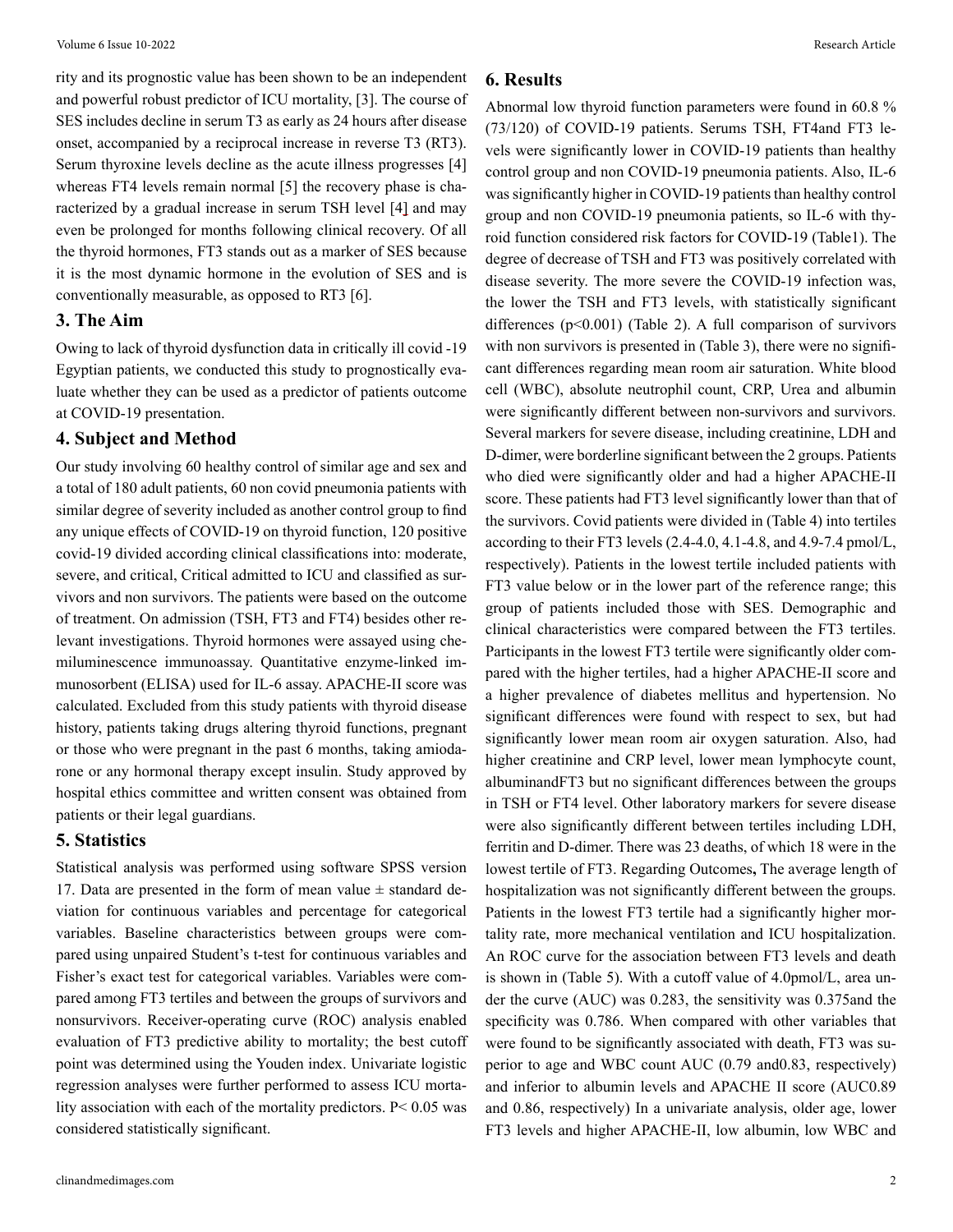#### Volume 6 Issue 10-2022 Research Article

neutrophil count were significantly associated with a higher risk of death but neither TSH nor FT4 levels were significant for mortality. The ORs for FT3 and albumin were low because, unlike other variables associated with death, as higher FT3 and albumin levels are associated with a decreased risk of death **(**Table 6**).** Further, we conducted a multivariate logistic regression analysis to determine

the independent predictors of ICU mortality Combined values of fT3 and APACHE II was found to have higher probability of predicting mortality (Cox and Snell R2 = 0.652, Nagelkerke R2 = 0.924) than with APACHE II alone (Cox and Snell  $R2 = 0.286$ , Nagelkerke  $R2 = 0.405$ .

|                       | COVID-19          | Non-COVID-19      | <b>Healthy control</b>   | P-value       |
|-----------------------|-------------------|-------------------|--------------------------|---------------|
| mean(SD)              | $(n = 120)$       | $(n=60)$          | $(n = 60)$               |               |
| Age                   | $51 \pm 18.30$    | $58.79 \pm 12.44$ | $54.17 \pm 16.51$        | 0.68          |
| Male $(\% )$          | $31\pm 64.6\%$    | $15 \pm 53.6\%$   | $51\pm36.2\%$            | 0.34          |
| D-dimer $(ng/mL)$     | $7210 \pm 5124$   | $70 + 17$         | $43 \pm 19$              | $0.001*$      |
| Ferritin (ng/mL)      | $1500 \pm 298$    | $672 \pm 156$     | $193 \pm 11$             | $0.003*$      |
| LDH (IU/L)            | $378 \pm 259$     | $137 + 107$       | $141\pm96$               | $0.023*$      |
| <b>ESR</b>            | $69.7 \pm 19.07$  | $25.1 \pm 15.2$   | $4.21 \pm 2.4$           | $\leq 0.001*$ |
| $CRP$ (mg/L)          | 99.43±57.05       | $28.09 \pm 15.13$ | $4.1 \pm 2.6$            | $\leq 0.001*$ |
| Alb $(g/L)$           | $38.15 \pm 3.57$  | $38.70 \pm 3.36$  | $47.15 \pm 5.1$          | $\leq 0.001*$ |
| TSH (mIU/L)           | $0.90 \pm 0.75$   | $1.38 \pm 0.68$   | $1.77 \pm 1.03$          | $< 0.01*$     |
| $FT4$ (pmol/L)        | $13.23 \pm 2.7$   | $15.71 \pm 3.4$   | $16.11 \pm 2.1$          | $\leq 0.001*$ |
| $FT3$ (pmol/L)        | $2.46 \pm 2.7$    | $4.72 \pm 1.7$    | $5.10 \pm 1.1$           | $< 0.01*$     |
| $IL6$ (pg/mL)         | $96.10 \pm 52.35$ | $7.91 \pm 3.99$   | $6.18 \pm 1.58$          | $< 0.01*$     |
| Procalcitonin (mcg/L) | $0.41 \pm 0.39$   | $0.08 \pm 0.16$   | $0.03 \pm 0.07$          | $< 0.01*$     |
| Severity of pneumonia |                   |                   |                          |               |
| Moderate              | 58(48.3%)         | 17(28.3%)         | $\overline{\phantom{a}}$ | 0.11          |
| Severe                | 21(17.5%)         | $21(35.0\%)$      | $\overline{\phantom{0}}$ | 0.07          |
| Critical              | $41(34.2\%)$      | 22(36.7%)         |                          | 0.79          |

**Table1:** Demographicand Clinical Data in Covid-19, Non Covid-19 and Healthy Control.

**Table 2:** Comparison of COVID-19 Subgroups According Clinical Severity.

|            | Covid                  |                           |                             |            |
|------------|------------------------|---------------------------|-----------------------------|------------|
|            | Moderate<br>$(n=58)$   | <b>Severe</b><br>$(n=21)$ | <b>Critical</b><br>$(n=41)$ | ∣ p-value  |
| <b>TSH</b> | 1.02 [0.37-1.49]       | $0.69$ [0.21-0.87]        | $0.21$ [0.075 -0.36]        | $< 0.001*$ |
| FT4        | $13.23(12.72 - 17.16)$ | 14.23(13.12-16.29)        | $12.93(12.12 - 15.96)$      | 0.113      |
| FT3        | $4.23(3.4-5.4)$        | $3.37(3.0-4.2)$           | $2.43(2.11-3.8)$            | $0.001*$   |
| Alb        | 43.40 [37.90-44.90]    | 38.20 [35.60-41.40]       | 34.40 [32.05-37.45]         | $< 0.001*$ |

\*The p-value means that there is difference as compared among all the groups.

**Table 3:** Comparison of Survivors to Non Survivors in Critical Cases.

|                              | Critical                       |                                   |               |
|------------------------------|--------------------------------|-----------------------------------|---------------|
|                              | <b>Survivors</b><br>$(n = 33)$ | <b>Non Survivors</b><br>$(n = 8)$ | P value       |
| Age, mean (SD)               | 52.09 (17.13)                  | 71.13 (16.76)                     | $0.003*$      |
| $\overline{\mathrm{DM}}$ (%) | 12(36.3)                       | 3(37.5)                           | 0.712         |
| $HTN (\% )$                  | 11(33.3)                       | 6(75.0)                           | $0.031*$      |
| <b>APACHE</b> score          | $16.54\pm 6.23$                | $29.00 \pm 11.55$                 | $\leq 0.001*$ |
| Oxygen saturation $(\% )$    | $86.48 \pm 15.20$              | $83.90 \pm 14.16$                 | 0.39          |
| HR (bpm)                     | $89.65 \pm 16.48$              | $94.90 \pm 25.71$                 | 0.43          |
| WBC (K/mL)                   | $6.98 \pm 3.34$                | $13.96 \pm 7.63$                  | $0.001*$      |
| Neutrophils (K/mL)           | $5.34 \pm 2.90$                | $11.56 \pm 8.21$                  | $0.001*$      |
| Lymphocytes (K/mL)           | $1.01 \pm 0.60$                | $0.79 \pm 0.35$                   | 0.27          |
| Serum urea (mg/dl)           | 57.87±29.74                    | $107.82 \pm 55.81$                | $< 0.001*$    |
| $Cr$ (mg/dL)                 | $0.85 \pm 0.39$                | $1.37 \pm 0.89$                   | $0.05*$       |
| Albumin $(g/dL)$             | $3.89 \pm 0.51$                | $2.87 \pm 0.48$                   | $< 0.01*$     |
| $CRP$ (mg/L)                 | 79.14±78.89                    | $151.80 \pm 88.5$                 | $0.045*$      |
| D-dimer (ng/mL)              | $4780 \pm 9521$                | 13174±16624                       | $0.05*$       |
| Ferritin (ng/mL)             | $656 \pm 658$                  | 561±478                           | 087           |
| LDH (IU/L)                   | $391 \pm 152$                  | $469 \pm 207$                     | $0.04*$       |
| TSH (mIU/L)                  | $0.71 \pm 0.65$                | $0.15 \pm 0.68$                   | 0.49          |
| FT4 (pmol/L)                 | $12.92 \pm 5.81$               | $12.39 \pm (3.81)$                | 0.48          |
| $FT3$ (pmol/L)               | $4.12 \pm 0.89$                | $2.61 \pm 0.64$                   | $< 0.01*$     |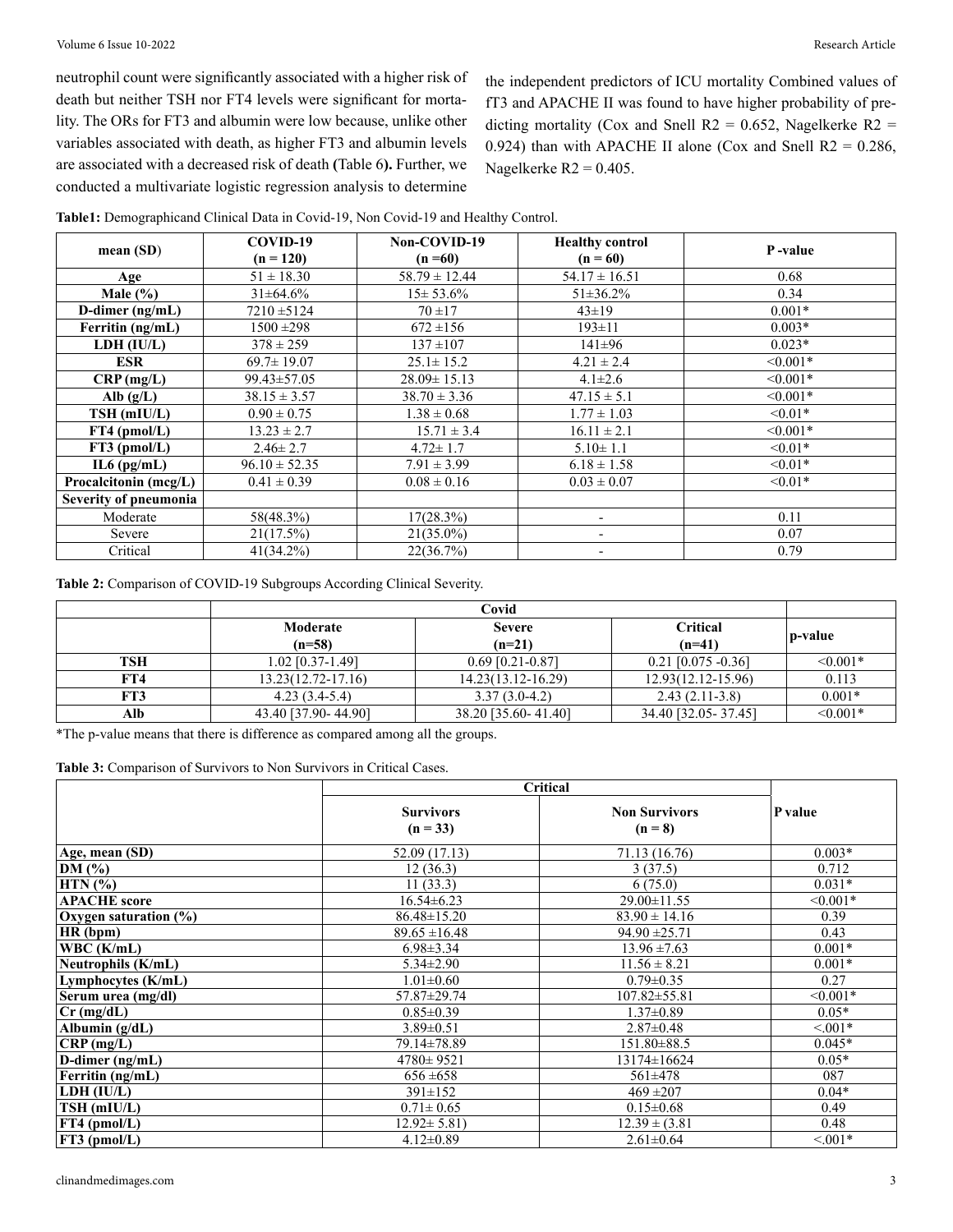#### **Table 4:** Patients Divided into FT3 Tertiles.

|                               | FT3 tertiles        |                     |                     |           |
|-------------------------------|---------------------|---------------------|---------------------|-----------|
|                               | 2.4-4.0 pmol/L = 45 | 4.1-4.8 pmol/L = 37 | 4.9-7.4 pmol/L = 38 | P value   |
| Age                           | $65.25 \pm 14.46$   | $54.57 \pm 15.13$   | $44.62 \pm 19.43$   | $0.007*$  |
| Male                          | $74.0 \pm 16$       | $75.9 \pm 14$       | $52.9 \pm 10$       | 0.252     |
| Female                        | $26.0 \pm 5$        | $24.4 \pm 4$        | $46.7 \pm 9$        | 0.212     |
| DM $(%)$                      | 25(55.0)            | 9(24.3)             | 6(15.8)             | $0.033*$  |
| $HTN$ $(\% )$                 | 22(48.8)            | 17(45.9)            | 7(18.4)             | $0.039*$  |
| <b>APACHE</b> score           | $6.10 \pm 3.56$     | $3.27 \pm 1.47$     | $2.15 \pm 1.94$     | $< 0.01*$ |
| Oxygen saturation $(\%)$      | $83.05 \pm 15.79$   | 90.98±5.41          | $92.61 \pm 6.01$    | $0.008*$  |
| HR (bpm)                      | $92.62 \pm 19.32$   | 77.58±14.40         | 99.97±15.57         | $0.006*$  |
| WBC (K/mL)                    | $12.67 \pm 6.28$    | $8.06 \pm 2.56$     | $7.65 \pm 2.67$     | 0.26      |
| Neutrophils (K/mL)            | $8.99 \pm 7.28$     | $5.12 \pm 2.41$     | $5.46 \pm 2.5$      | 0.18      |
| Lymphocytes (K/mL)            | $0.88 \pm 0.46$     | $1.09 \pm 0.61$     | $1.41 \pm 0.57$     | $0.004*$  |
| $Cr$ (mg/dL)                  | $1.37 \pm 0.81$     | $1.01 \pm 0.36$     | $0.57 \pm 0.15$     | $.001*$   |
| Albumin $(g/dL)$              | $3.19 \pm 0.59$     | $3.71 \pm 0.63$     | $3.79 \pm 0.62$     | $0.027*$  |
| $CRP$ (mg/L)                  | $154.68 \pm 90.48$  | $80.70 \pm 77.51$   | $31.26 \pm 60.73$   | $< 0.01*$ |
| D-dimer (ng/mL)               | $8011 \pm 14410$    | 1922±2552           | $6697 \pm 18253$    | $0.009*$  |
| Ferritin (ng/mL)              | 899±691             | $597 \pm 396$       | $189 \pm 250$       | $0.003*$  |
| LDH (IU/L)                    | $501 \pm 231$       | $317\pm131$         | $276 \pm 8$         | $0.016*$  |
| TSH (mIU/L)                   | $0.47 \pm 0.51$     | $0.89 \pm 0.29$     | $1.19 \pm 0.53$     | 0.27      |
| $FT4$ (pmol/L)                | 12.68±4.68          | 12.85±3.47          | 13.97±3.45          | 0.62      |
| $FT3$ (pmol/L)                | $3.47\pm(0.41)$     | $4.52 \pm 0.31$     | $5.49 \pm 0.59$     | $< 001*$  |
| LOS in days, mean (SD)        | $38.96 \pm 32.71$   | $20.67 \pm 21.43$   | $11.68 \pm 10.21$   | 0.11      |
| Death $(n, %)$                | 18(40.0)            | 3(8.1)              | 2(5.2)              | $0.007*$  |
| ICU $(n, %)$                  | 24(53.3)            | 10(27.0)            | 2(5.2)              | $0.005*$  |
| Mechanical ventilation (n, %) | 20(44.4)            | 11(29.7)            | 0(0.0)              | $0.006*$  |

**Table 5:** Sensitivity and specificity in predicting COVID-19.

| <b>Test</b>     | Area under the curve | Sensitivity | <b>Specificity</b> | P-value   |
|-----------------|----------------------|-------------|--------------------|-----------|
| IL6             | 0.939                | 0.967       | 0.361              | $< 0.01*$ |
| <b>TSH</b>      | 0.365                | 0.429       | 0.667              | 0.06      |
| FT3             | 0.283                | 0.375       | 0.786              | $<0.01*$  |
| FT4             | 0.542                | 0.468       | 0.384              | 0.49      |
| Age             | 0.79                 | $---$       | $---$              | $---$     |
| <b>WBCs</b>     | 0.83                 | $---$       | $---$              | ----      |
| Albumin         | 0.89                 | $---$       | $---$              | $---$     |
| <b>APACH-II</b> | 0.86                 | $---$       | $---$              | $---$     |

**Table 6:** Univariate analysis Regression Analyses.

|                     | OR / CI             | P value   |
|---------------------|---------------------|-----------|
| Age, mean (SD)      | $1.07(1.02 - 1.12)$ | $0.007*$  |
| DM $(%)$            | $3.0(3.12 - 17.25)$ | $0.023*$  |
| $HTN$ $(\% )$       | $5.0(1.12-22.27)$   | $0.035*$  |
| <b>APACHE</b> score | $1.7(1.22 - 2.37)$  | $0.0017*$ |
| WBC (K/mL)          | $1.34(1.11 - 1.63)$ | $0.0026*$ |
| Neutrophils (K/mL)  | $1.37(1.12 - 1.67)$ | $0.0024*$ |
| Lymphocytes (K/mL)  | $0.39(0.09-1.7)$    | 0.21      |
| $Cr$ (mg/dL)        | $3.28(1.09 - 9.84)$ | $0.034*$  |
| Albumin $(g/dL)$    | $0.02(0.00 - 0.25)$ | $0.003*$  |
| CRP(mg/L)           | $1.01(0.99-1.01)$   | 0.07      |
| D-dimer (ng/mL)     | $1.0(0.99-1.00)$    | 0.23      |
| Ferritin (ng/mL)    | $0.99(0.99-1.00)$   | 0.71      |
| LDH (IU/L)          | $1.0(0.00-1.01)$    | 0.07      |
| TSH (mIU/L)         | $1.07(0.87-1.31)$   | 0.51      |
| $FT4$ (pmol/L)      | $1.02(0.87-1.21)$   | 0.8       |
| $FT3$ (pmol/L)      | 0.17(0.05, 0.54)    | $0.003*$  |
| $IL-6$              | $1.83(59.83 - 140)$ | $0.00*$   |

## **7. Discussion**

Classification of COVID-19 patients admitted to our hospital was higher than moderate. Clinical observations have revealed a relatively high prevalence of SES among patients with COVID-19, [4]. These observations have raised the question of whether FT3 levels represent an integrative indicator of disease severity and a patient's reserve early in the course of COVID-19 disease. Previous studies conducted to demonstrate any association between thyroid hormone levels and prognosis in critically ill patient's yielded inconsistent results. Some could not establish an association between fT3 and adverse outcomes [7] in agree with one study, we found no significant difference in TSH andFT4 level between survivors and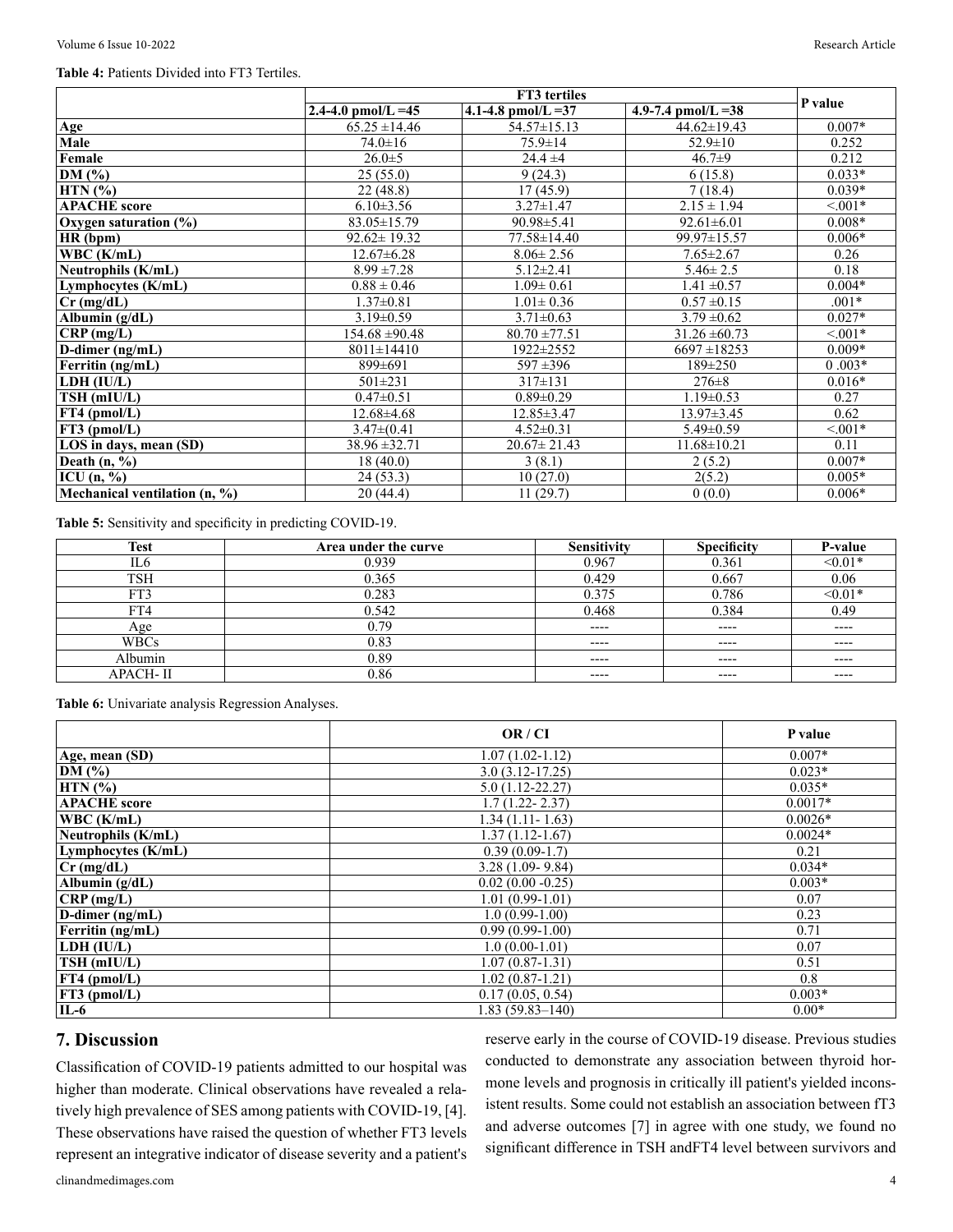deceased patients; however, the deceased patients had significantly lower FT3 levels as compared to survivors [8]. The most typical alterations in euthyroid sick syndrome are decreased T3, low or normal T4, and normal or slightly decreased TSH level [9.10] SARS is a severe infectious illness that has extensive effects on multiple organ systems. A previous study reported that extensive injury to thyroid follicular epithelial and para-follicular cells or changes in TSH-secreting cells in the pituitary [7,11] Another study showed that TT3, TT4 and TSH levels of patients with SARS were considerably lower than those of controls in both the progression and recovery phases, [8] SARS-CoV-2 is similar in structure and pathogenicity with SARS-CoV. Thus, we suspected that SARS-CoV-2 also might affect TSH-secreting cells. We also found low TSH and FT3 levels in COVID-19 patients and the degree of decrease positively correlated with COVID-19 severity. Our findings are in agree with study from China, which found lower TSH levels in more severely affected patients of COVID-19 and in contrast to a study from Italy in which COVID-19 patients were found to have thyrotoxicosis after a confirmatory diagnosis of COVID-19,(2,12) The fact that serums TSH level in COVID-19 patients were significantly lower when compared with non-COVID-19 pneumonia patients with a similar degree of severity which indicates that there might be a unique effect of COVID-19 on TSH-secreting cells. Two possible mechanisms is suggested, One is direct viral effect on pituitary cells and this was contradicted by another study which proposed an indirect effect due various systemic changes such as pro-inflammatory cytokines activation by the virus [9,10] or its treatment led to hormonal changes in the pituitary–endocrine axis feedback loops or chronic stress from hypoxemia. More insights are emerging into immunogenic and hormonal overlap of a novel disease may further complicate COVID-19 management and recovery, as corticosteroids used in severe COVID-19 treatment may cause auto-immune damage to the thyroid gland [13,14] Also, Cytokines particularly IL-6are central mediators of endocrine changes related to systemic illness, with specific effects on the thyroid gland. Course and severity of COVID-19 are closely linked to action of several cytokines and presence of a cytokine storm induced by the virus. Pro-inflammatory cytokines, including IL-6 which interact with thyroid function, as described above, lead to acute respiratory distress syndrome aggravation and widespread tissue damage resulting in multi-organ failure so may affect outcome [15-16].

One study in agree of our result found that T3 level is inversely proportional to IL-6 with a modest decrease of TSH [13,17] the rise in inflammatory cytokines occurs before the clinical deterioration in patients with COVID-19. Thus, suppression of FT3 may serve as simple indicator of clinically significant increase in cytokines. Moreover, the rise in cortisol in the setting of acute infection may also exert a suppressive effect on TSH secretion, FT4 to FT3 conversion, and an increase in the conversion of FT4 to RT3. Low FT3 is

likely to be an integrative marker for host response to COVID-19 infection. Inhibition of the 5'-deiodinaseenzyme is a possible mechanism [18] With respect to critical illness; cytokines (tumor necrosis factor, interferon-alpha, and interleukin) are the most important mediator of this enzyme inhibition. Low T3 levels might reflect a collective measure of pathological processes occurring during critical illness, such as DM and inflammatory status [18]. In agree with some studies, Patients in lowest FT3tertilehad markedly higher disease severity and increased mortality compared with patients in higher tertiles. Low FT3 at presentation remained the main predictor of mortality and prolonged mechanical ventilation time from all variables, suggesting that intensive treatment measures should be taken to reduce the risk of death for the patients with lower FT3 level. The deteriorative feedback regulation of pituitary-thyroid axis and the concomitant injuries of other organs may partially explain the mortality, but the patho-physiological mechanism needs further study [8,19,20] In agree with Gutch et al, ROC curve proved that FT3 was an excellent predictor of mortality superior to age and only slightly inferior to albumin levels and APACHE-II. Furthermore, the combination of APACHE-II scores and FT3 values strengthened the ability to predict mortality outcomes [3]. In line with previous studies. Low FT3 was associated with longer hospital stay and increased ICU admission rate [21] the median age of patients who died in the ICU was higher than that of survivors. Studies have shown that advanced age is risk factor for COVID-19 and associated with disease severity and mortality. In a meta-analysis of 24 observational studies, ICU mortality rate was found to be 41.6 % and in retrospective Italian study, ICU patient's mortality rate was 26%.7. In our study, the mortality rate was slightly higher (56.1%) as not all patients in the ICU were included in the study owing to the study protocol [22,23]. Several studies have demonstrated the association of elevated inflammatory markers (CRP, ferritin) and D-dimer with poor prognosis [8] Similar results were obtained in this study; inflammatory markers and D-dimer levels were observed to be higher in critical patients. The CRP levels of patient's who died in the ICU were higher than those of survivors. These results indicate that prompt evaluation of patients with high CRP levels at admission and early initiation of comprehensive treatment can help decrease mortality rate.

## **8. Limitations**

Study population is relatively small and without potential confounders, such as glucocorticoid treatment, which is very common among these patients. Second, presence of undiagnosed thyroid disease before ICU admission cannot be ruled outand other pituitary hormones were not assessed. Third, interference of other drugs with thyroid function (e.g., furosemide, benzodiazepines, barbiturates and dopamine) could not be completelye liminated because it forms an integral part of critically ill patient management. Therefore, excluding the effect of hormonal changes in pituitary–endocrine axis feedback loops was difficult. However, FT3levels are